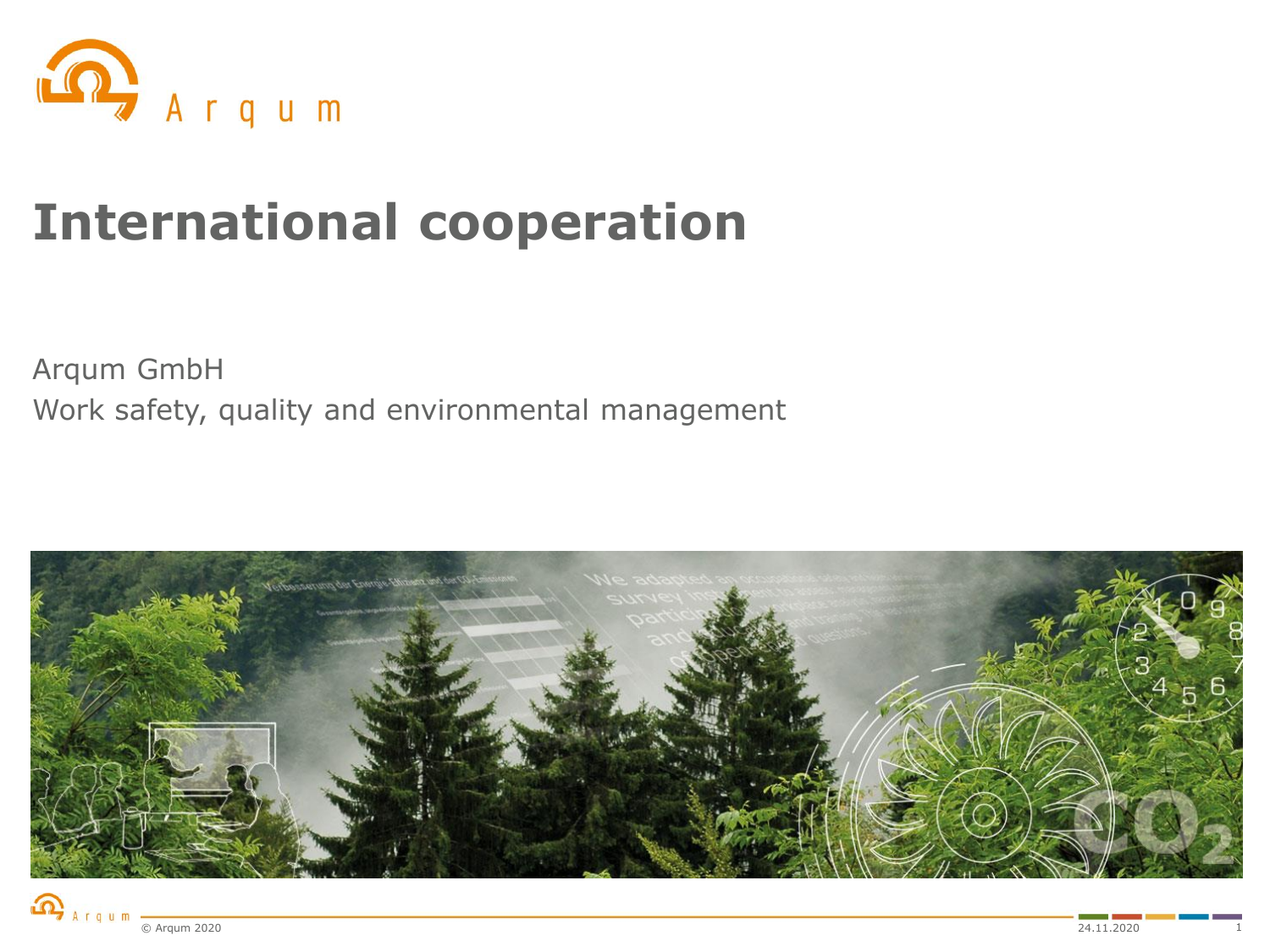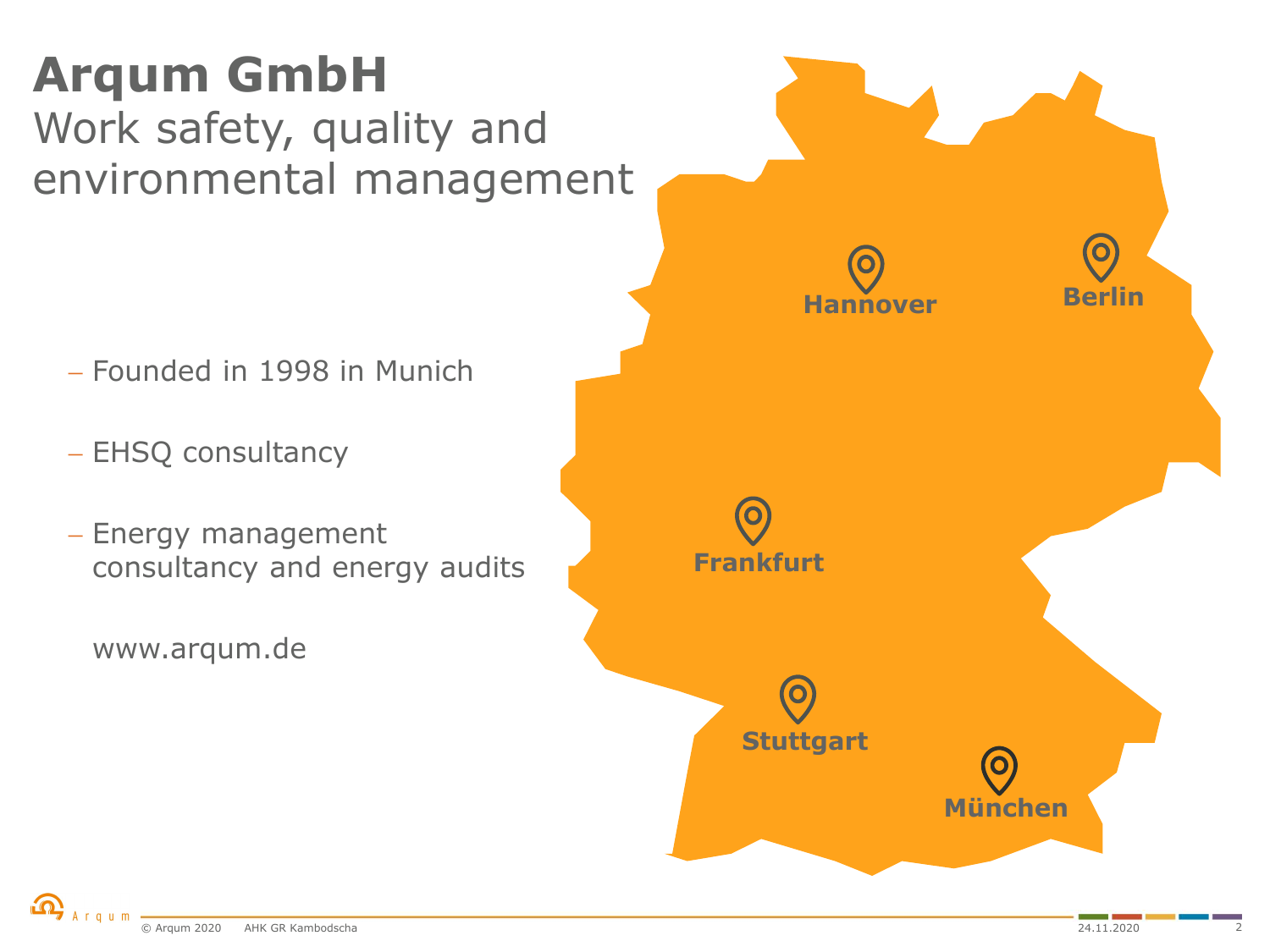# **Figures that count:**



© Arqum Gesellschaft für Arbeitssicherheits-, Qualitäts- und Umweltmanagement mbH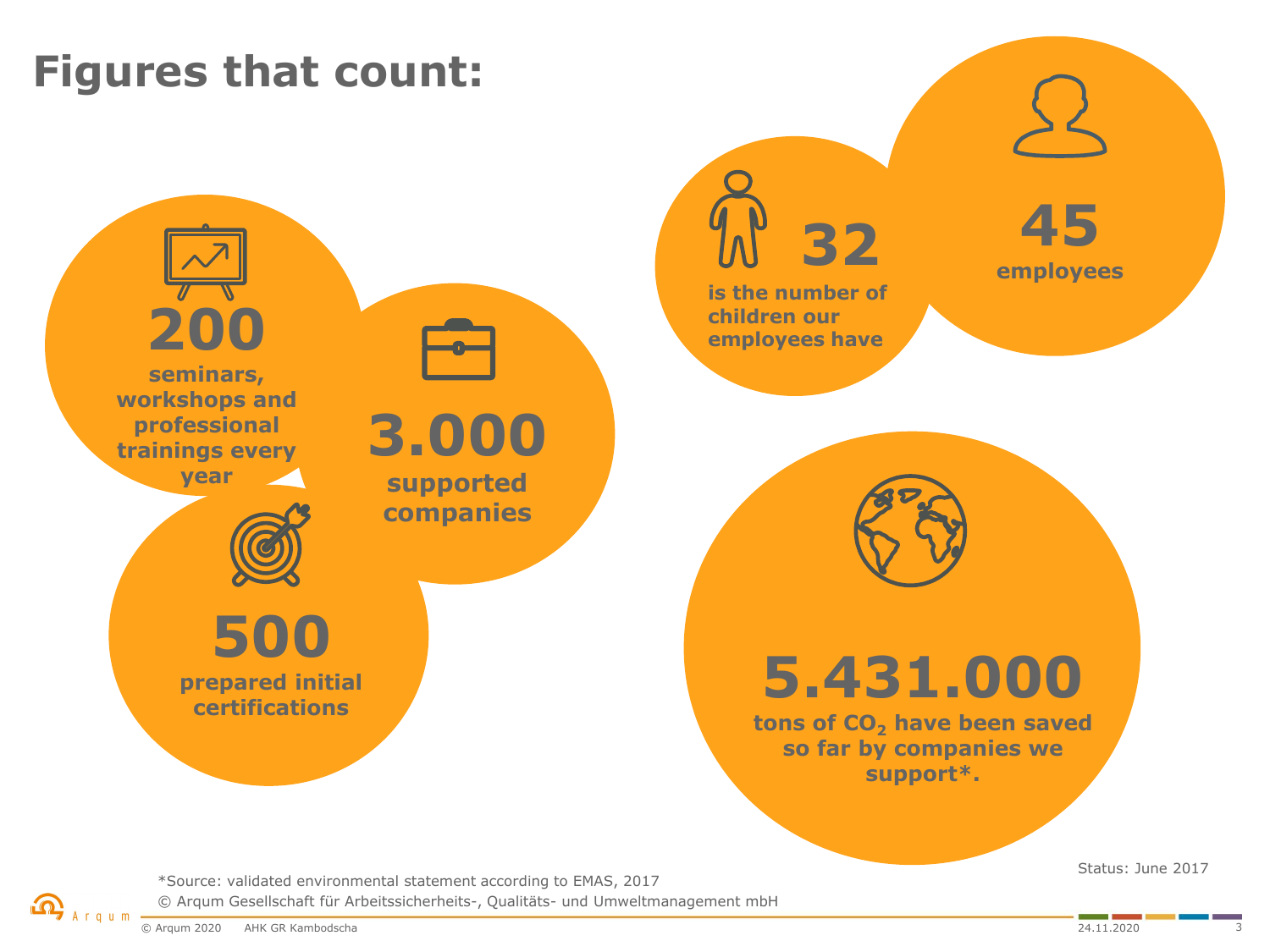### **International Cooperation**

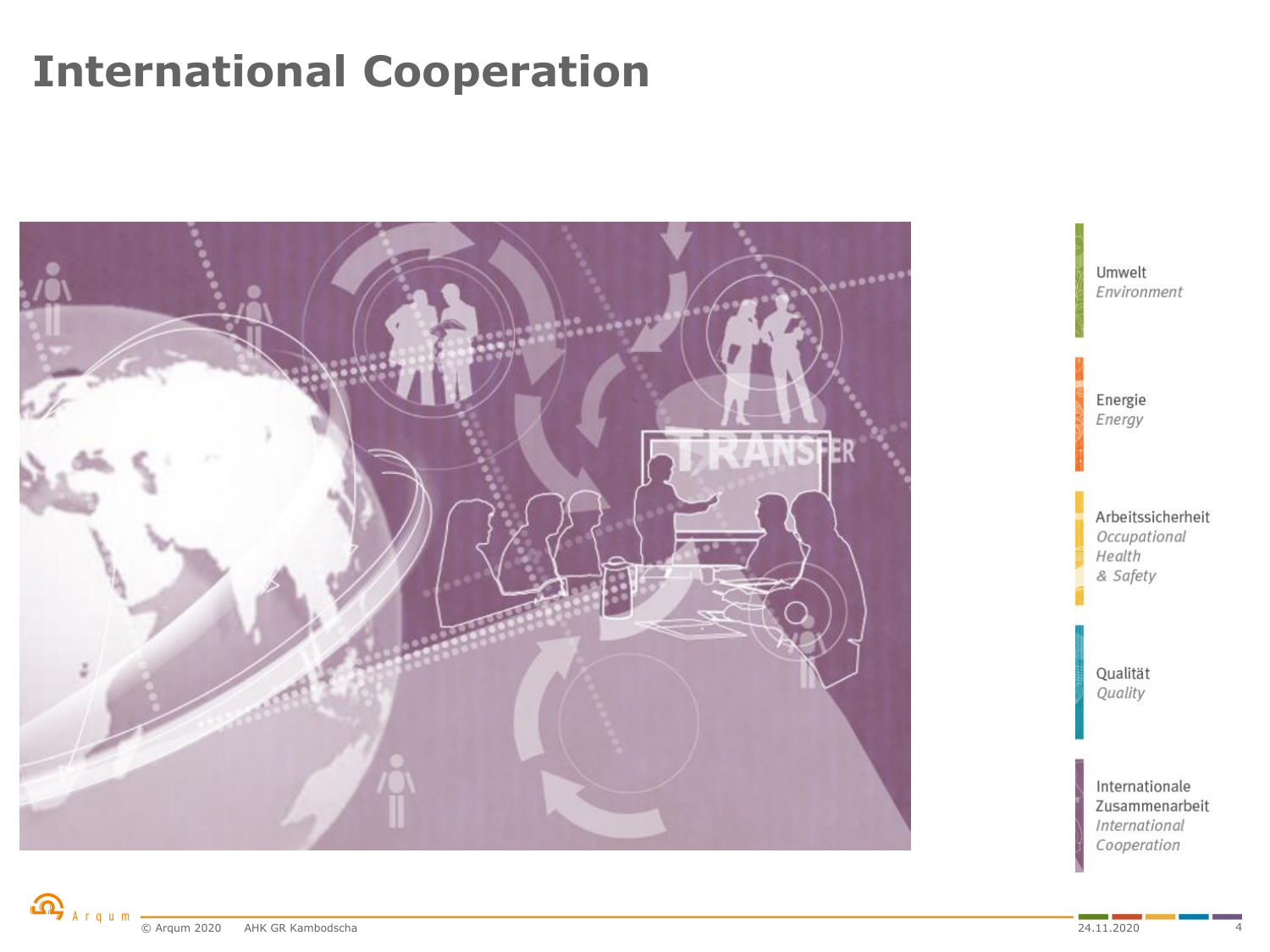## **Team International**



**Dr. Uwe Götz** Environmental auditor Managing Partner



#### **Philipp Poferl**

Senior environmental consultant Head of international projects



#### **Thilo Baar**

Senior environmental consultant Head of international projects



Qualität Quality

Internationale Zusammenarbeit **International** Cooperation

Umwelt Environment

Energie Energy

Arbeitssicherheit Occupational Health & Safety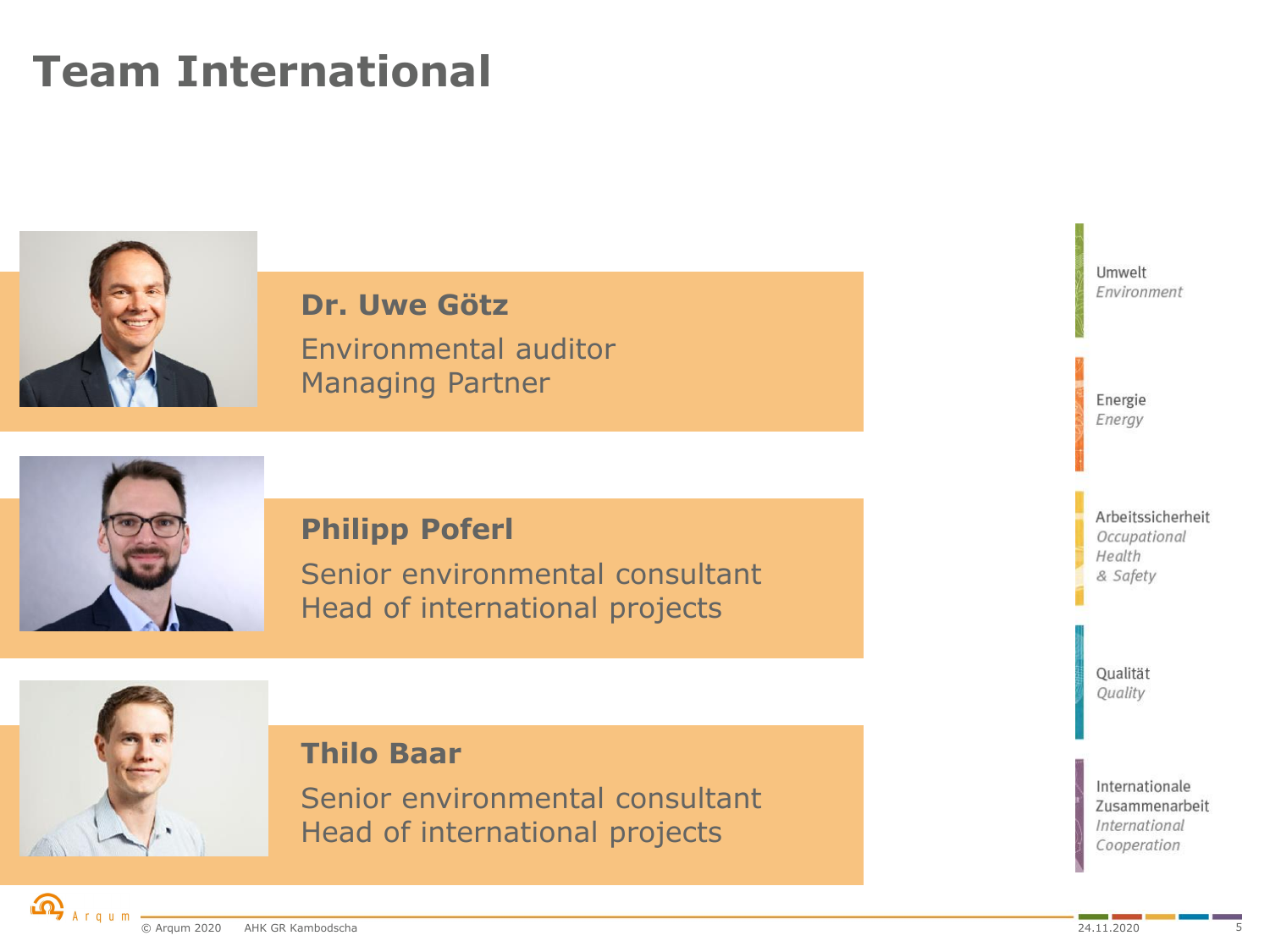#### **Activities worldwide**

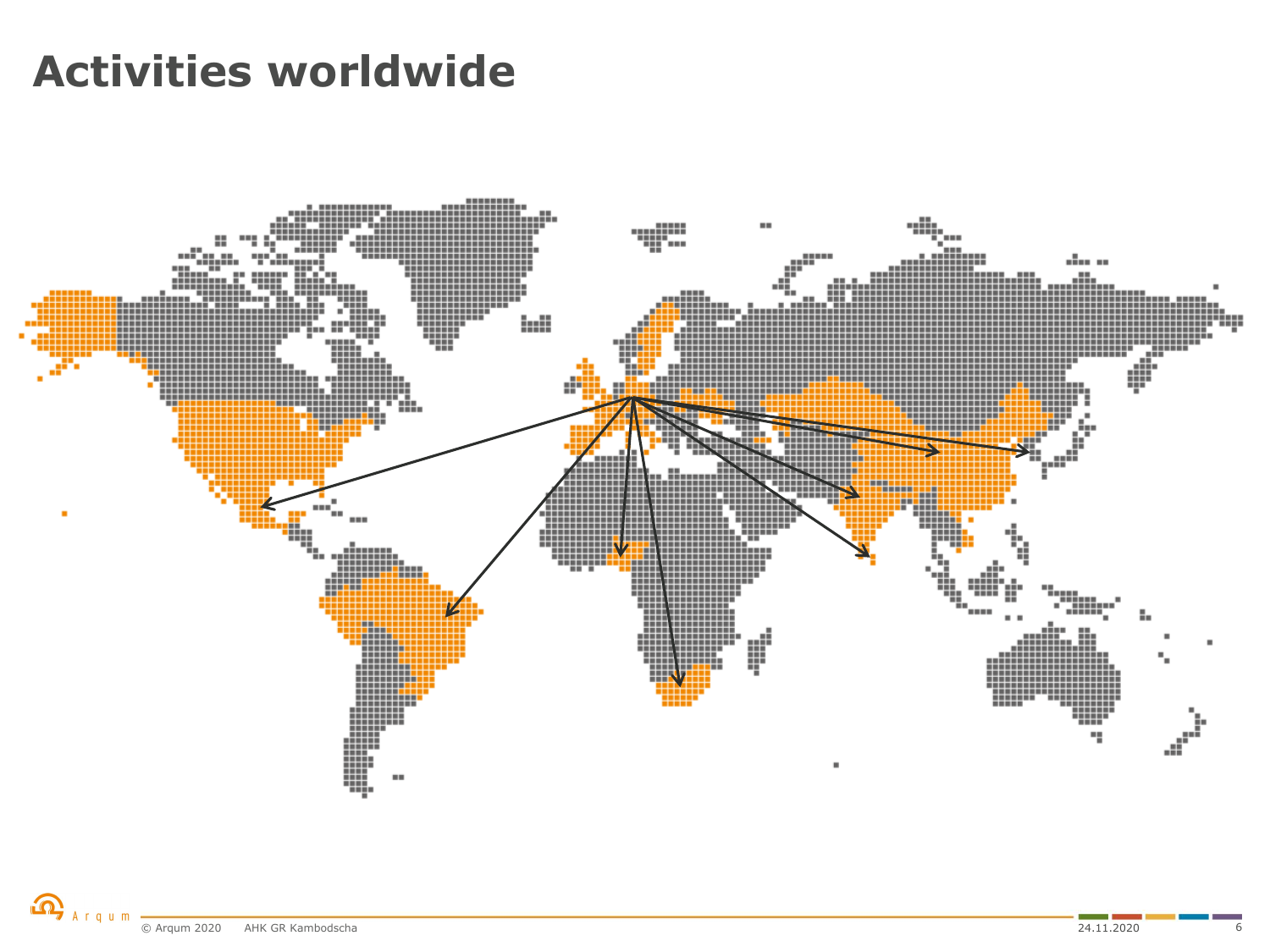### **International projects**

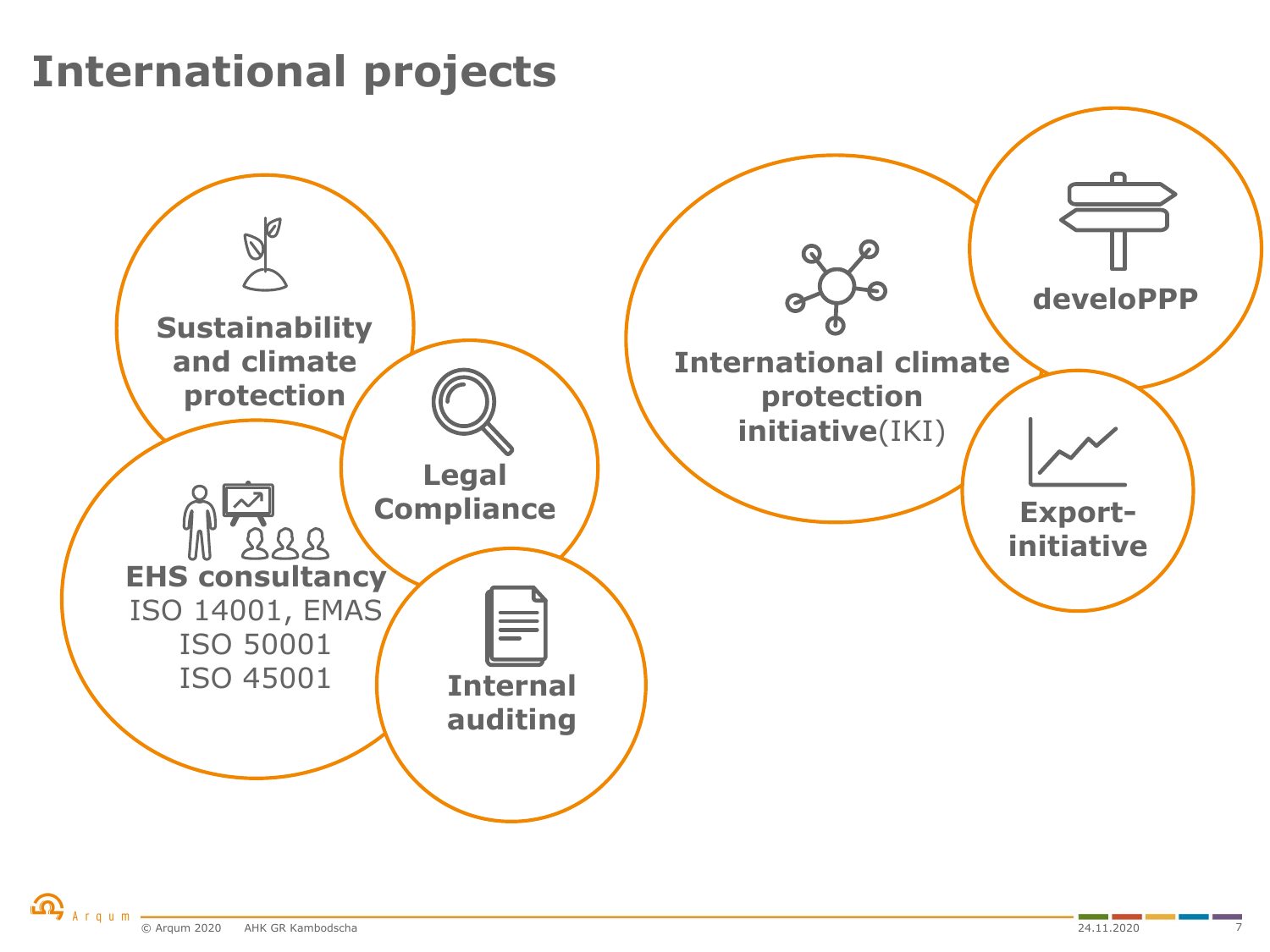# **Topics for international projects**